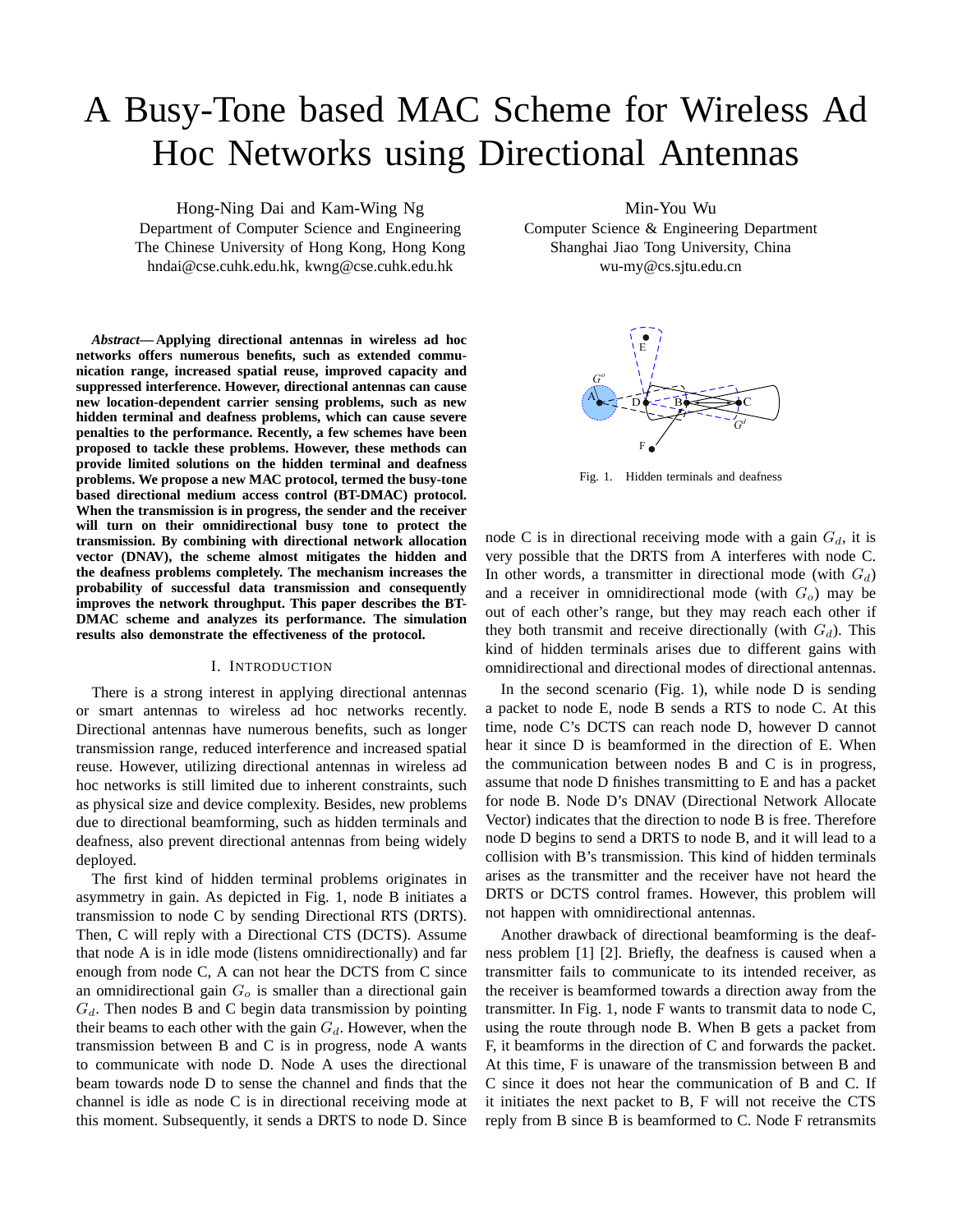the RTS as there is no response from B. This process will go on until the RTS retransmitting limit has been reached. The excessive retransmission of control packets will bring a severe penalty on the network performance. Since F would increase its backoff interval on each attempt, this event can result in unfairness as well.

Several schemes have been proposed, attempting to tackle the directional hidden terminal and deafness problems [2]– [4]. However, to the best of our knowledge, there is no protocol that solves the hidden terminal and deafness problems completely with low cost. Our main contributions of this paper are:

- 1) We have identified the weakness of existing solutions to the hidden terminal and deafness problems in wireless ad hoc networks using directional antennas.
- 2) We present a novel MAC protocol, Busy-Tone based Directional MAC (BT-DMAC) to attack the hidden terminal and deafness problems.
- 3) We have analyzed the performance of BT-DMAC and the numerical results demonstrate the effectiveness of BT-DMAC. Comparisons with other existing MAC schemes are also given.
- 4) We have also conducted simulation experiments. Our results show that BT-DMAC can achieve higher spatial reuse as compared with the existing schemes, while keeping fairness among nodes.

The rest of the paper is organized as follows. The related work is presented in Section II. Then we describe the BT-DMAC protocol in Section III. The performance evaluation of the scheme is given in Section IV. Finally, we summarize the paper in Section V.

#### II. RELATED WORK

Many researchers have proposed new MAC schemes based on directional antennas [1]–[12]. There are quite a few protocols based on the distributed coordination function (DCF) of IEEE 802.11, which typically uses RTS/CTS control packets to prevent interferences. However, these mechanisms can not prevent the new location-dependent carrier sensing problems: the hidden terminals (due to asymmetry in gain and due to unheard RTS/CTS) and the deafness problems [1] [2]. These problems will have major impacts on the performance of ad hoc networks.

Several protocols have been proposed, attempting to tackle the hidden terminal and deafness problems. Dual Busy Tone Multiple Access (DBTMA) [13] uses omnidirectional transmitting and receiving busy tones to avoid omnidirectional hidden terminals and exposed terminals. Huang et al. [8] have extended DBTMA to directional antennas. However, these protocol have not solved the directional hidden terminal problems. The deafness problem is also not addressed in the two schemes. Circular-DMAC [3] attempts to tackle both hidden terminal and deafness problems by sending directional RTS/CTS packets before transmitting data sequentially. However, transmitting multiple RTS/CTS packets for each data packet will severely degrade the performance. Choudhury et al. [2] propose a tone-based notification mechanism which allows neighbors of a node to classify congestion from deafness and react appropriately. However this scheme can not prevent retransmitting RTS requests from other nodes and it cannot mitigate the deafness completely. Furthermore, this tone-based protocol does nothing to the hidden terminals.

We propose a Busy-Tone based Directional MAC protocol (BT-DMAC) to address these problems. While the transmitter and receiver are communicating, they will turn on their busy tones to prevent possible collisions. Combining the mechanism with DNAV scheme can mitigate the hidden terminal and deafness problems almost completely.

## III. PROPOSED PROTOCOL

# *A. Antenna Model*

Each node has two interfaces: one of them is equipped with a switched beam antenna and another one is attached with an omnidirectional antenna. The switched beam antenna has two modes: *omnidirectional* mode and *directional* mode. When a node is in idle state, as it does not know the arrival direction of a signal, it will listen in all directions by switching its directional antenna to omnidirectional mode. Once a signal is sensed, the antenna begins to receive with an omnidirectional gain  $G<sub>o</sub>$ . During the signal receiving period, the antenna performs an azimuthal scan in order to select the beam that acquires the maximum gain. Then the node will record the beam information for future use. The directional mode will be used to transmit or receive RTS, CTS, data and ACK frames.

According to the Friss equation, the maximum distance between the transmitter and the receiver is lengthened with increased antenna gains in the transmitter and the receiver. As the directional gain  $G_d$  is greater than the omnidirectional gain  $G<sub>o</sub>$ , directional antennas offer longer transmitting and receiving ranges. When both nodes are in omnidirectional modes, the maximum communication range is O-O range  $(R_{oo})$ . When one node is in omnidirectional mode, and another node transmits or receives directionally, the maximum communication range is D-O range ( $R_{do}$ ). It is obvious that  $R_{do} > R_{oo}$ . If both nodes transmit and receive directionally, the maximum communication range can be sufficiently extended to D-D range ( $R_{dd}$ ), which is greater than  $R_{do}$  and  $R_{oo}$ . However, since a receiver does not know who is the exact transmitter in advance, it can only receive the RTS frame in omnidirectional mode. Hence, the effective communication range is bounded by  $R_{do}$ .

The omnidirectional antenna is only used to send busy tones omnidirectionally. In order to cover the range of directional transmission, the transmitting power of the omnidirectional antenna is increased suitably. Since an omnidirectional antenna is only for sending tones, it can be easily implemented and mounted in wireless stations with low cost.

# *B. Neighbors Discovery*

One of the hardest problems with directional antennas is to find the directions of neighbors of a node, or *neighbor discovery*. A node needs to determine where and when to point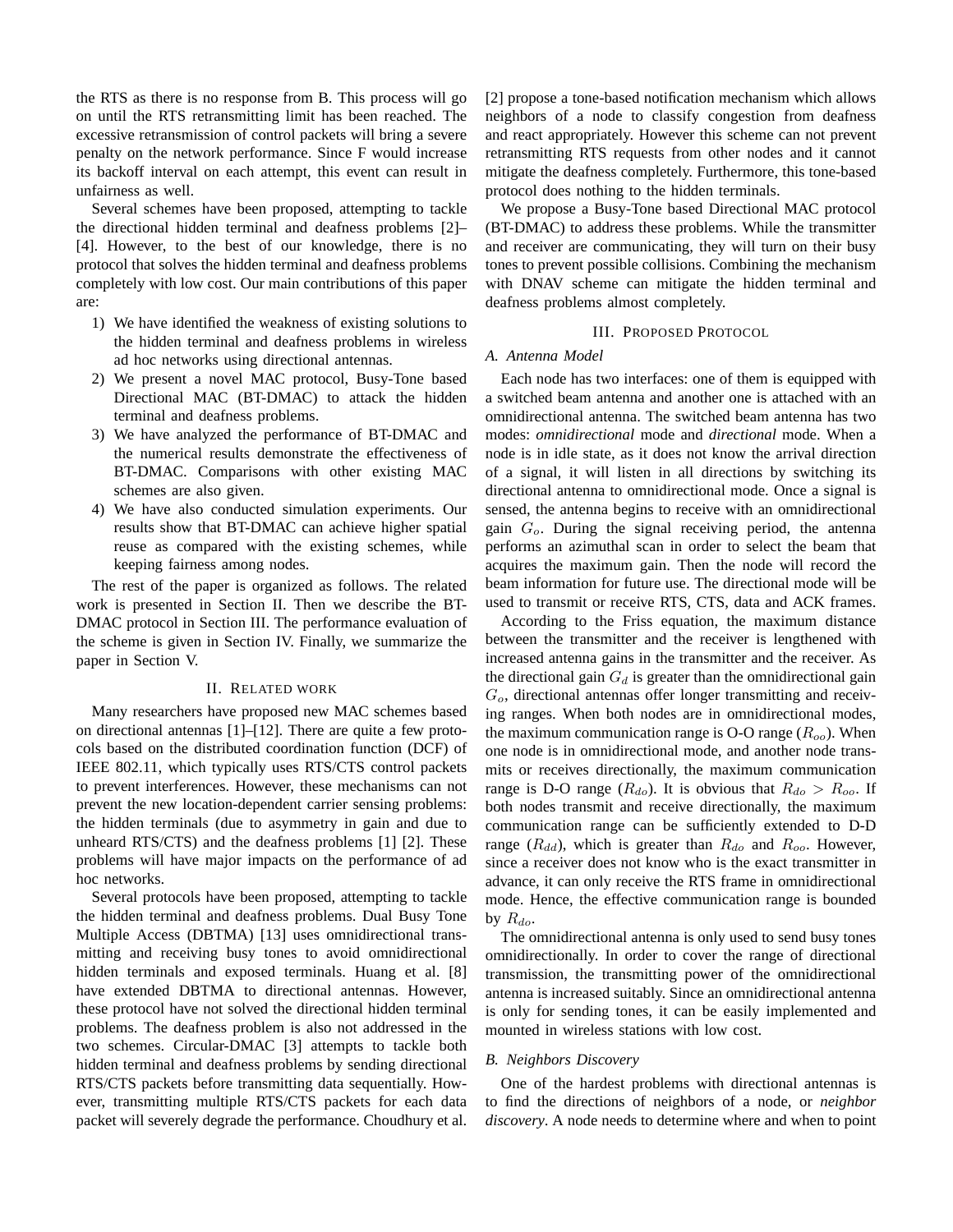the beam to transmit or receive. In this paper, we propose a neighbor discovery scheme with low cost and without additional hardwares. Each node listens omnidirectionally when it is in the idle mode. If the node hears any frames (RTS, CTS, data and ACK), no matter whether the frames are intended for the node or not, it will recognize the direction which the frames are sent from by using selection diversity and determining which beam its neighbor is located in. Then it will record the number of the beam and the identifier of its neighbor into a table, called *Neighbor Location Table* (NLT).

Directional Network Allocation Vector (DNAV) is a directional version of NAV of IEEE 802.11, proposed by [7] and [1]. DNAV excludes the directions and sets the corresponding durations, towards which the node is not allowed to initiate a transmission to avoid collisions with data or control frames. We integrate the DNAV mechanism with the NLT. When a node receives a RTS frame and the receipt address matches its address, it beamforms towards the transmitter (switch to directional mode) and replies the RTS with a CTS frame. If the control frames are not for itself, it will update the sender's information in the NLT and set the corresponding DNAVs. Fig. 2 shows that a node A has a four-beam antenna and its neighbors, C, B and E, D located in beam 0, 1 and 2 respectively. Node A stores its neighbors' location information into a NLT. When node B communicates with node E, node A will modify the corresponding entries in its NLT by reading DNAVs from the RTS/CTS frames.



Fig. 2. An example of the Neighbor Location Table

#### *C. The BT-DMAC Protocol*

 $\frac{1}{100}$ <br>1 Table immate immate B' and the value of  $\frac{1}{100}$ <br>10 November 2014<br>10 November 2014<br>10 November 2014<br>10 November 2014<br>10 November 2014<br>10 November 2014<br>10 November 2014 A Me sin to a sin to a sin to a sin to be used as a sin to a sin to be used as a single single single single s - I ex Pr Fl isi D E m ni en ng fi ll ar u Contract of the contract of the contract of the contract of the contract of the contract of the contract of the contract of the contract of the contract of the contract of the contract of the contract of the contract of th g. IL Trin the run meg sail of the run meg sail of the run meg sail of the run of the run of the run of the run of the run of the run of the run of the run of the run of the run of the run of the run of the run of the run E  $rac{1}{\frac{C}{C}}$   $rac{1}{\frac{C}{C}}$   $rac{1}{\frac{C}{C}}$   $rac{1}{\frac{C}{C}}$   $rac{1}{\frac{C}{C}}$   $rac{1}{\frac{C}{C}}$   $rac{1}{\frac{C}{C}}$   $rac{1}{\frac{C}{C}}$   $rac{1}{\frac{C}{C}}$   $rac{1}{\frac{C}{C}}$   $rac{1}{\frac{C}{C}}$   $rac{1}{\frac{C}{C}}$   $rac{1}{\frac{C}{C}}$   $rac{1}{\frac{C}{C}}$   $rac{1}{\frac{C}{C}}$   $rac{1}{\frac{C}{C$  $\frac{1}{2}$   $\frac{1}{2}$   $\frac{1}{2}$   $\frac{1}{2}$   $\frac{1}{2}$   $\frac{1}{2}$   $\frac{1}{2}$   $\frac{1}{2}$   $\frac{1}{2}$   $\frac{1}{2}$   $\frac{1}{2}$   $\frac{1}{2}$   $\frac{1}{2}$   $\frac{1}{2}$   $\frac{1}{2}$  on the single sha progress, the tran intting busy tone acctively. Each France Controllery<br>
2 B, The Controllery<br>
2 B, The Controllery<br>
2 B, The Controllery<br>
2 The Controllery<br>
2 The Controllery<br>
2 The Controllery<br>
2 The Controllery<br>
2 The Controllery<br>
2 Exception<br>
2 The Controllery<br>
2 The Con  $rac{1}{3}$   $rac{1}{3}$   $rac{1}{2}$   $rac{1}{2}$   $rac{1}{2}$   $rac{1}{2}$   $rac{1}{2}$   $rac{1}{2}$   $rac{1}{2}$   $rac{1}{2}$  on the single sha progress, the tran initting busy tone actively. Each *B1* a beam number comprises two stone for the recetion into Example 1 See Neighbor Location Ti<br>
2 Neighbor Location Ti<br>
1 on the single sha<br>
progress, the tran<br>
intiting busy tone<br>
lectively. Each *BT*<br>
1 a beam number<br>
comprises two si<br>
tone for the reccetion into the sine<br>
tone f The Supply of The Nodel Contract Contract Contract Contract Contract Contract Contract Contract Contract Contract Contract Contract Contract Contract Contract Contract Contract Contract Contract Contract Contract Contract In the BT-DMAC protocol, two busy tones are implemented with enough spectral separation on the single shared channel. When the transmission is in progress, the transmitter and the receiver turn on the transmitting busy tone  $BT_t$  and the receiving busy tone  $BT_r$ , respectively. Each  $BT_t$  comprises two sub-tones, an ID tone and a beam number tone for the transmitting node. Each  $BT_r$  comprises two sub-tones, an ID tone and a beam number tone for the receiving node. To encode several-bit information into the sine wave, there is an easy way to achieve this: Pulse Modulation, which sends signals by turning the sine wave on and off (in Fig. 3). Any node hearing the busy tones learns node identifiers and beam numbers from the tones and deduces whether the potential sending will interfere with the current transmission. Any attempts that may cause potential collisions are prevented. The busy tones occupy only a small portion of the whole frequency.



If a node has data to send, it will search the NLT to find the beam for the destination and check the availability of the beam in the DNAVs. If the beam is available, the node will listen directionally by using that beam. If no busy tone is detected, the node will send a RTS immediately. If a busy tone is sensed, the node will identify the corresponding sender ID and the beam number from the tones. If the ID matches the destination's, it is obvious that the destination is busy now and the attempt will be deferred. If the ID does not match the destination's, then the sender will compare the beam number with that one used to communicate with the destinations in its NLT. If the beam number is identical, the node will defer its transmission to avoid collision. The receiver and the transmitter will turn on the busy tones until the ACK frame is received.

Fig. 4 depicts the finite state machine (FSM) of the BT-DMAC scheme. In BT-DMAC, a node is in one of the following states: *IDLE*, *WF CTS*, *S DATA* and *WF DATA*. When a node has no data frames to send and has not received any requests, it will stay in the *IDLE state*. If it has data frames to send, it will sense the medium first. If the channel for the destination direction is free, it will send a RTS to the destination and enter the *WF CTS* state. Otherwise, it will go back to the *IDLE* state. If the sender in the *WF CTS* state receives a CTS, it will turn on its  $BT_t$  and begin to transmit. If there is no CTS within the retry timer, it will go back to the *IDLE* state. If the sender gets the ACK reply correctly, it will turn off its  $BT_t$  and go back to the *IDLE* state. However, if the ACK cannot reach the sender within the retry timers, the sender will retransmit the data and increase the retry counter until it reaches the maximum value. On the other hand, when a node in *IDLE* state hears a RTS, it will point its beam towards the sender direction and send a CTS, then turn on its  $BT_r$ . If the data frame is correctly received, the receiver will reply the sender with an ACK and turn off its  $BT_r$ .

The BT-DMAC protocol can be illustrated by an example, shown in Fig.5. In this figure, there are several nodes, A, B, C, D, E and F, which are equipped with four-beam antennas. When node A has data frames to send to node B, it will sense the channel towards node B by using Beam 0. If Beam 0 is free, node A points the beam towards node B, sends a RTS frame to node B, and then goes into the *WF CTS* state. After node B receives the RTS, it switches to directional mode (beamforms towards the direction of A using Beam 2) and replies with a CTS, turning on its  $BT_r(B, 2)$ . Then it sets up a timer and enters the *WF DATA* state. After receiving the CTS from node B, node A turns on its  $BT_t(A, 0)$  and goes into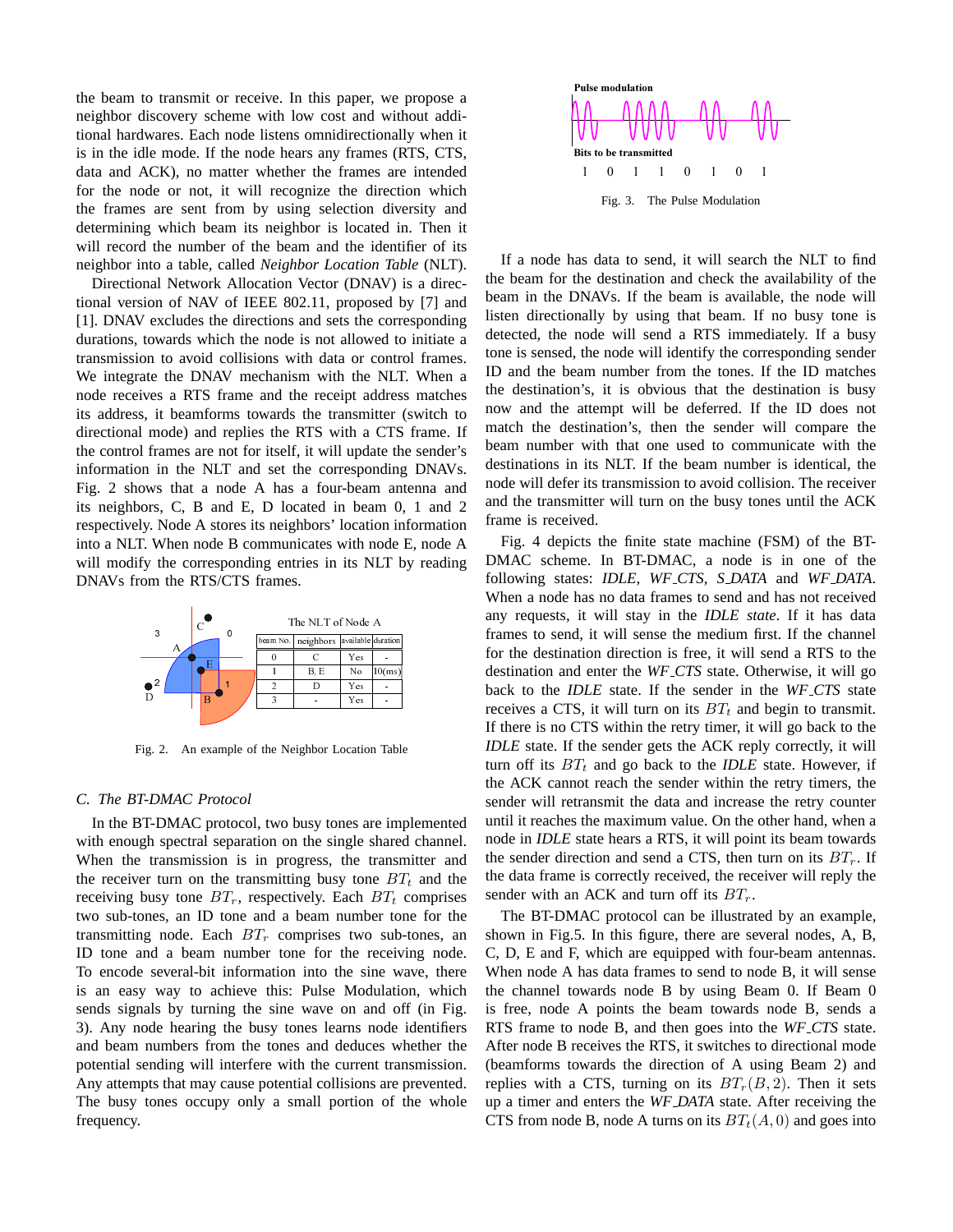

Fig. 4. The Finite State Machine of BT-DMAC

the *S DATA* state and sends the data frames. Upon successful reception of the data frame, node B replies to node A with an ACK and turns off the  $BT_r$ , entering the *IDLE* state. If, for any reason, node B does not receive the data packet before the timer expires, it turns off the  $BT_r$  and enters the *IDLE* state. If node A receives the ACK frame successfully, it turns off its  $BT_t$  and goes into the *IDLE* state. Otherwise, it will retransmit the data frames until the timer expires.

In this scenario, node C within the busy tone range of node B has data to send to B (using Beam 2). Since it senses the  $BT_r(B, 2)$  from node B, it will defer its transmission to avoid colliding. If node D within the BT ranges of node A and B wants to communicate with node E (D and E are close enough), it detects the channel first. When it senses the  $BT<sub>t</sub>(A, 0)$  from node A, it decodes the beam number (0) from the tone and deduces that its transmission (using Beam 0 also) will cause interferences with nodes A and B. Therefore node D will defer its transmission. The time diagram with the operations of node A and node B is shown in Fig. 7.





Fig. 6. BT-DMAC solves the hidden terminals and deafness problems

# *D. The Hidden Terminal and Deafness Problems with BT-DMAC*

As we have mentioned before, since a node receives the RTS frame only in omnidirectional mode, the effective communication range is bounded by  $R_{do}$ . However, the busy tone can be sensed in D-D range  $R_{dd}$  since nodes listen to busy



Fig. 7. The Time Diagram of BT-DMAC

tones with directional mode and busy tones are sent to reach the range of directional transmission. The extended busy tones make it possible to reduce potential collisions further.

A: Busy tone<br>B: Dat<u>a transmission</u><br>B: Busy tone<br>B: Busy tone<br>Fig. 7. The<br>directional ndirectional<br>sible to redu<br>MAC can<br>belens (due md mitigate<br>g. 1, if BT-E<br>i and C will<br>period. Si<br>f directional v towards nd D-D rang<br>n t B: Busy lone<br>Fig. 7. The<br>directional n<br>directional differential<br>sible to redu<br>MAC can<br>belems (due<br>not mitigate transmit paint of intertional<br>towards not D-D rang<br>in Tig.6). If directional<br>in Fig.6). If directional<br>in Fig.6 **EXAMPLE 1879**<br>Diagonal Initials is identically be the position of the position of the contract of the contract of the contract of the contract of the contract of the contract of the contract of the contract of the contrac ACK Sy T colvery present and the set of the set of the set of the set of the set of the set of the set of the set of the set of the set of the set of the set of the set of the set of the set of the set of the set of the se BTt ├── gra しょic ti ly mr ee ir 1 bu ss ca ci y C ern he is r is o A: Busy tone Fig. 7.<br>Iirection<br>direction<br>direction<br>Sible tone multiple is and C<br>period irect veward<br>n D-D<br>n to no no iin Fig.<br>direct veward n D-D<br>n to no iin Fig.<br>and kind<br>n toward n outline to the same of the same of the same of the s The BT-DMAC can effectively solve two kinds of hidden terminal problems (due to asymmetry in gain and unheard RTS/CTS) and mitigate the deafness problem. As the example shown in Fig. 1, if BT-DMAC is implemented in this scenario. the nodes B and C will turn on the busy tones during their transmission period. Since the busy tones are sent to reach the range of directional transmission and node A will listen directionally towards node D, it can sense the busy tone sent by node B in D-D range. Therefore, node A will deduce that the direction to node D is busy and defer its transmission to node D (in Fig.6). BT-DMAC offers a complete solution to the second kind of hidden terminal problems as well. In Fig.6, although node D can not hear the DRTS/DCTS due to directional beamforming towards node E, D can diagnose that the direction towards B and C is unavailable as it can hear the busy tones before it begins to send to node B. Hence, the mechanism can effectively solve the two kinds of new hidden terminal problems. Before node F begins to send, it will sense the channel first. It will detect the busy tone of node B and deduces that B is busy. Then it will defer the transmission to node B. Therefore, the deafness has been settled by using BT-DMAC.

Furthermore, BT-DMAC does not prohibit other normal transmissions that will not collide with the current communication. Take the example in Fig. 5 as well, the node F wants to transmit to the node E. It also senses the  $BT_t$ from node A, however it realizes that it will not interrupt the transmission between A and B when it uses the beam 1. Hence, the transmission between the nodes F and E can be carried on in parallel with A and B's. Therefore, the mechanism can improve the spatial reuse.

# IV. PERFORMANCE EVALUATION

## *A. Analytical Results*

The discrete Markov chain model, used in [14] [15] to study CSMA and BTMA is adopted here to evaluate the saturation throughput of BT-DMAC. We have extended the throughput model to support directional antennas and range extension is also considered in our model. The detail of theoretical model and analysis can be found in [16]. Due to the page limit, this paper only offers the numerical results of throughputs.

Table I lists the notations which are used in the performance analysis.  $\gamma = \frac{G_d}{G_o}$ , where  $G_d$  and  $G_o$  are the directional gain and the omnidirectional gain respectively. The nodes are deployed in two-dimensional Poisson distribution with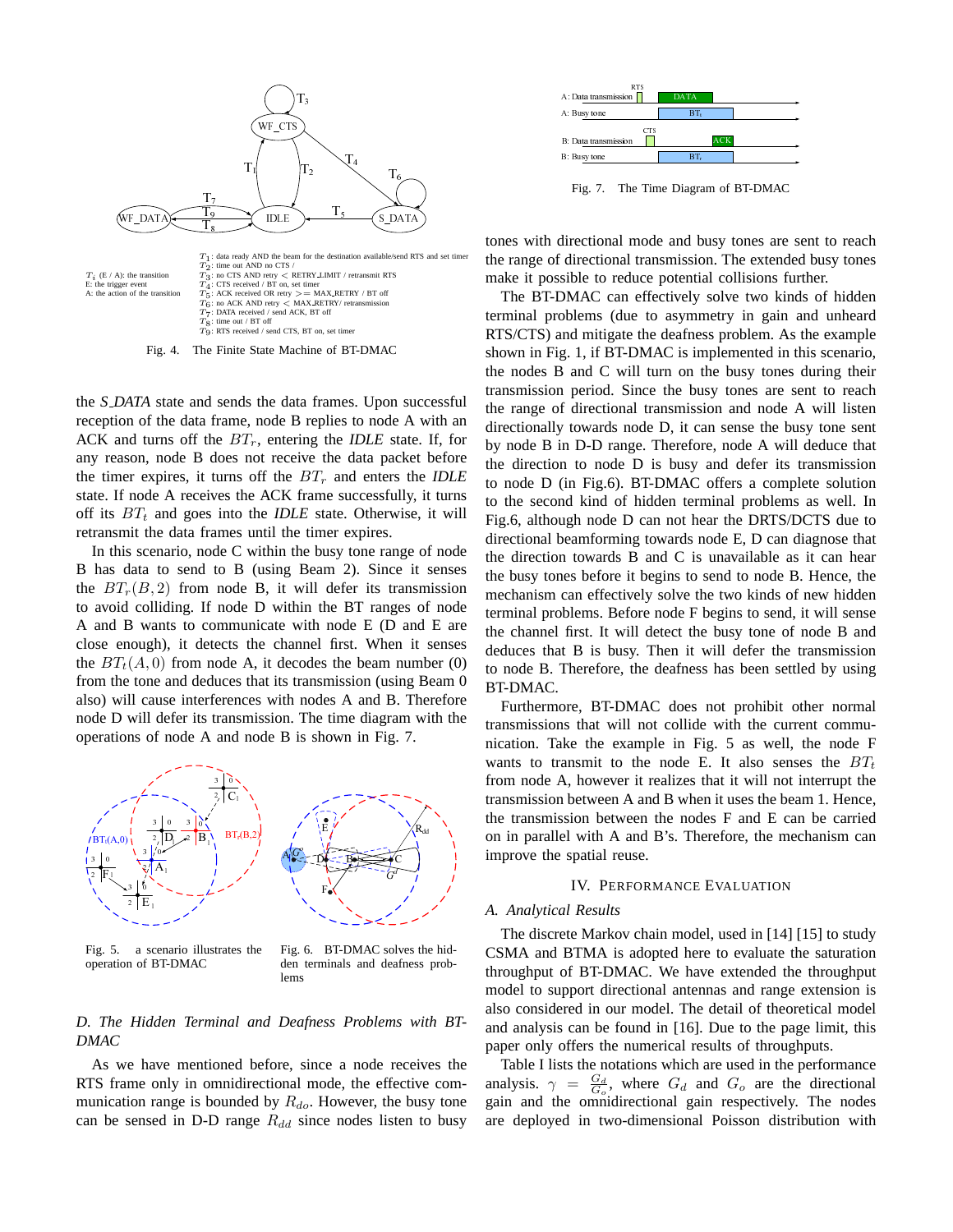# TABLE I

NOTATIONS IN PERFORMANCE ANALYSIS

| Symbol           | Explanation                                                   |
|------------------|---------------------------------------------------------------|
| θ                | the beamwidth                                                 |
| $\boldsymbol{N}$ | the average number of nodes within a circular region          |
| $\sim$           | the ratio of the directional gain to the omnidirectional gain |
| $\boldsymbol{p}$ | the probability that a node transmits a packet in a time slot |
|                  | a time slot                                                   |

density  $\lambda$ . Suppose N is the average number of nodes within a circular region of an O-O radius. Hence, we get:  $N = \lambda \pi R_{oo}^2$ ,  $\lambda \pi R_{do}^2 = \gamma N$  and  $\lambda \pi R_{dd}^2 = \gamma^2 N$ . Each node is assumed to be operated in time-slotted mode, with a time slot  $\tau$ . When the time slot  $\tau$  is very small, the performance of the timeslotted protocol is almost the same as the performance of the asynchronous version of the protocol. The transmission time of RTS, CTS, data and ACK frames are depicted as the multiple of  $\tau$ , i.e.  $t_{rts}$ ,  $t_{cts}$ ,  $t_{data}$  and  $t_{ack}$ .

We have compared the throughput of our proposed BT-DMAC with Basic DMAC [5], and IEEE 802.11 MAC (omnidirectional antennas) in Fig. 8 and 9.

Fig. 8 shows the throughputs of the three protocols when the directional gain is regarded to be equal to the omnidirectional one ( $\gamma = 1$ ). The results show that BT-DMAC has performed much better than Basic DMAC and IEEE 802.11 MAC at different values of the beamwidth  $\theta$  ( $\pi/12$ ,  $\pi/6$ ,  $\pi/3$  and  $\pi/2$ ).

Directional antenna gain is considered in Fig. 9 ( $\gamma = 2$ ). Basic DMAC works well when the beamwidth is narrow. When the antenna has a wider beam, Basic DMAC is more vulnerable to interferences as the number of neighbor nodes is increased. As a result, the throughput degrades conspicuously. Basic DMAC performs even worse than IEEE 802.11 when the average number of nodes is increased further. However, BT-DMAC has still outperformed Basic DMAC and IEEE 802.11 MAC when directional antenna gain is considered. For example, when  $\theta = \pi/3$  and  $N = 10$ , the throughput of BT-DMAC is almost 3.5 times of that of IEEE 802.11. One possible reason is that spatial reuse brought by directional antennas can counteract the bad effect of increasing interferences (Basic DMAC can work well when the beamwidth is narrow and the number of nodes is small). When the antenna has a wider beamwidth, a transmitting nodes is more vulnerable to more interferences (Basic DMAC performs worse). As BT-DMAC deploys busy tones  $BT_t/BT_r$  to protect the ongoing transmission of data and ACK packets, it has gained a better performance. Furthermore, the hidden terminal and the deafness problems, which cannot be completely mitigated by other exiting MAC schemes, have been alleviated by BT-DMAC.

# *B. Simulation Results*

We have extended GloMoSim 2.03 [17] with the support of directional antennas. We try to compare our proposed protocol with other existing MAC schemes (Basic-DMAC and IEEE 802.11 MAC). To ensure equal conditions between Basic-DMAC, IEEE 802.11 and our proposed BT-DMAC, we consider an identical scenario to Basic-DMAC in Fig. 10. The five nodes are linearly arranged. The distance between each



Fig. 10. The linear topology

two nodes is 360 meters. The transmission range of each node is 376.78 meters. The TCP packet size is 1460 bytes and the bandwidth is set to 2Mbps.

TABLE II SIMULATION RESULT(I)

| Connections                 | <b>IEEE 802.11</b> | Basic DMAC | BT-DMAC |
|-----------------------------|--------------------|------------|---------|
| $TCP(1)$ (node 1 to node 0) | 427.77             | 838.60     | 880.39  |
| $TCP(2)$ (node 2 to node 3) | 436.37             | 839.61     | 828.51  |
| Overall throughput (Kbps)   | 864.14             | 1678.21    | 1708.90 |

In the first scenario, we simulate two single-hop TCP connections, in terms of  $TCP(1)$  (from node 1 to node 0), TCP(2) (from node 2 to node 3). The results of Table II show that both Basic DMAC and BT-DMAC have outperformed IEEE 802.11 MAC. Due to the benefits of spatial reuse of directional antennas, multiple simultaneous transmissions are allowed, hence the higher throughputs have been gained. Scenario 1 shows the best case for using Basic DMAC, which performs almost the same as BT-DMAC. The reason is that the collision probability of control packets of Basic DMAC is quite small in this scenario (DRTS packets are sent to two opposite directions).

TABLE III SIMULATION RESULT(II)

| Connections                 | <b>IEEE 802.11</b> | Basic DMAC | BT-DMAC |
|-----------------------------|--------------------|------------|---------|
| $TCP(3)$ (node 1 to node 2) | 10.72              | 475.90     | 802.10  |
| $TCP(4)$ (node 3 to node 4) | 821.77             | 633.21     | 819.95  |
| Overall throughput (Kbps)   | 823.49             | 1109 11    | 1622.05 |

The second scenario also consists of two TCP connections: TCP(3) from node 1 to node 2 and TCP(4) from node 3 to node 4. The simulation results are given by Table III. The result of the IEEE 802.11 deployed network shows that TCP(3) is jammed by TCP(4) due to the omnidirectional transmission. Basic DMAC has gained much better performance than IEEE 802.11 scheme, as DRTS and OCTS are used to reduce the interferences. However, OCTS packets sent by node 2 can still interfere with the reception of ACK from node 4 to node 3. Therefore, the aggregated throughput has been degraded by the collisions of OCTS and ACK packets. Our proposed BT-DMAC has acquired much higher throughput than Basic DMAC and IEEE 802.11. Furthermore, the fairness using BT-DMAC is also much better than Basic DMAC and IEEE 802.11, for instance, TCP(3) and TCP(4) almost keep in the same throughput. One of possible reasons is that DCTS can further improve the spatial reuse (DCTS of node 2 won't interfere with the transmission of node 3 and node 4 again). Besides, busy tones can provide better protection of on-going transmissions.